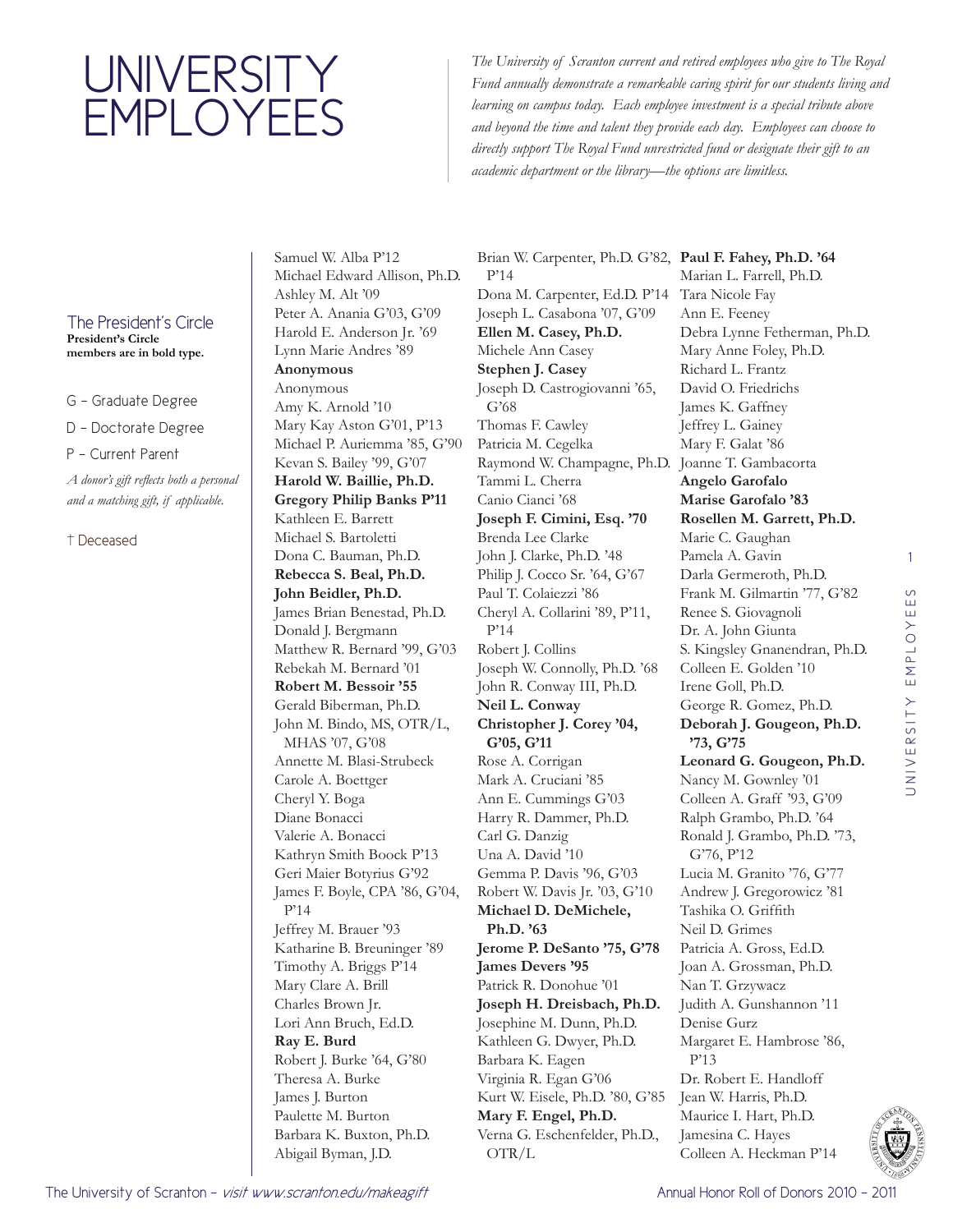Michele Heenan Edward Francis Heffron, Ed.D. '65, G'67 Amy Hoegen **Thomas P. Hogan, Ph.D.**  Mary Beth Holmes '76 Frank X. J. Homer, Ph.D. '64 Jean C. Hoppel Eric G. Hosie, MBA '88, G'93 Annie Hounsokou Diana A. Howe Kathy Howell Cindy L. Hricko '82, G'99 Cory Hunsinger **Riaz Hussain, Ph.D. G'80** Margaret F. Hynosky '89 Edmund Jachim Paul M. Jackowitz '77, P'11 Sharon Patricia Jaworski '97 Michael J. Jenkins, Ph.D. '06 Helenanne M. Jimmie Sarah M. Johnson '07 Karen A. Jones Steven G. Jones Ioannis N. Kallianiotis, Ph.D. Annette Kalwaytis '90, G'92 Theresa J. Kaplan '87, G'88 William E. Kaub Jr. Ann Keeler Barbara H. King Stephen L. Klingman P'14 **Edward J. Kloniecke Jr. P'11** Robert A. Kocis, Ph.D. Victoria A. Kocis '08 Edmund M. Kosmahl, Ed.D. Christopher C. Krall '99, G'05 Francis X. Kranick Jr. P'13 **Charles E. Kratz Jr.**  Joseph E. Kraus, Ph.D. Patricia A. Krisiak Barry X. Kuhle **Anthony J. Laboranti Carol H. Laboranti**  Elizabeth H. Laboranti Clayton S. LaCoe III, Ed.D. '93, G'99 Nancy P. Laffey Ruth H. Lancia '00 **Patricia P. Lawhon G'76 COL Zim E. Lawhon, USA, Ret. Patrick F. Leahy, Ed.D.**  Karim M. Letwinsky G'96 Jeffrey J. Leventhal G'73 Deborah R. Lewis Catherine Poillon Lovecchio, R.N., MSN, Ph.D. Francis A. Lovecchio Jr. '85

Jordan P. Lynott '08 Carol Maculloch Erin A. Maguire '07 Frani Mancuso '93 Andrea J. Mantione G'99 **Catherine C. Mascelli Alan R. Mazzei '68** Robert W. McDonald, CPA '74, G'86 Marybeth H. McDonough† Robert F. McGeever John W. McGrath Aileen A. McHale Elizabeth A. McNulty Michelle M. Merkel Donald I. Mickel Jr. '92, G'03 Debra P. Miller, D.P.T. Regina G. Mira Mary Jane Miskovsky P'11 Mary Elizabeth Moylan G'90 **Andrea J. Mulrine '97** Diane S. Muniz James V. Muniz G'90 Catherine Murphy Shannon L. Murphy Fennie '99 James M. Murtha **Sondra Myers H'87** JoAnn L. Nicoteri, Ph.D. George E. Noone Sr. '66, G'70 **John C. Norcross, Ph.D.**  Eileen B. Notarianni '91, P'14 John T. Ochman '90 Kaitlyn E. O'Connor '09, G'11 Peter C. Olden, Ph.D. Bonnie W. Oldham John J. O'Malley Jr., Ph.D. '64 Carl A. O'Neil Alice L. O'Neill, Ed.D., NHA G'84 Russell K. Owens, Ed.D. Ralph N. Pacinelli, D.Ed, CRC, LPC **Rev. G. Donald Pantle, S.J.**  Robert A. Parsons, Ph.D. **Richard H. Passon, Ph.D.**  Kimberly Anne Pavlick, PhD G'96 Brian G. Pelcin Debra A. Pellegrino, Ed.D. Lee M. Penyak, Ph.D. Mary V. Piazza '81 **Mary Ellen Pichiarello G'06** Rev. Scott R. Pilarz, S.J., Ph.D. Dolores Pisarski Krzysztof Plotka, Ph.D. Patricia J. Popeck G'91 Marilyn A. Prybicien G'90 Rosemarie Pryle Timothy J. Pryle '89

Murli Rajan, Ph.D. G'84, P'12 Concetta D. Reilly Kathleen T. Rinaggio '98 Lauren S. Rivera Rev. Thomas E. Roach, S.J. H'08 Joseph M. Roback G'93 Maryjane S. Rooney '80 Perry J. Rose, CFP G'93 Elizabeth A. Rozelle G'84, P'14 John A. Ruddy Jr., CPA '91 Bernard C. Rudegeair Wendy M. Runco '97, G'98 Donna M. Rupp '08 Robert T. Ryder '46, G'64 Robert P. Sadowski, Ph.D. Kevin J. Salaway G'85 Catherine Sanderson Kenneth T. Sandrowicz '03 Patricia A. Savitts Linda Scherer '09 Catherine R. Schneider Jason S. Schwass Tara M. Seely Gail D. Senak G'89 Rebecca Serafin Robert W. Shaffern, Ph.D. Michael M. Sheridan '67, G'72 Robert John Smith, Ph.D. **Kevin F. Southard Anne Marie Stamford '95, G'00** JoAnn C. Stavisky P'13 **Edward J. Steinmetz Jr., CPA '81, G'98, P'13** Zita D. Stone J. Michael Strong G'82 Sara K. Suchoski '05, G'08 Patricia A. Suhanick Delia A. Sumrall, Ph.D. **Robert J. Sylvester '58** Narda Tafuri Charles E. Taylor Patricia L. Tetreault '93, G'00 Robert J. Thomas P'14 Danielle A. Tighe '10 Joan P. Tordoff '01, G'07 Sandra R. Toy Mary Lawhon Triano '86, G'99, P'14 Sister Carol L. Tropiano, R.S.M. Marie A. Trovato G'92 Donna E. Tucker Diane M. Valentino MaryBeth Vender, Esq. '84 Barbara R. Wagner, D.P.T. G'94 John J. Wall P'13 Rebecca Anne Walsh P'14 Carol A. Wargo Mary Beth Watson

Jane A. Wesloski Daniel J. West Jr., Ph.D. John C. White Richard J. Winn Janice M. Winslow '84, G'96 Constance A. Wisdo G'93 Lisa K. Wojciechowski G'90, P'14 David J. Wren, Ed.D. '68, G'70 Edrene K. Wright G'87 Midori Yamanouchi-Rynn, Ph.D. **Richard A. Yarmey, Esq. '70** Jane K. Yeomans G'04 Philip E. Yevics, Ph.D. '72 Keith D. Yurgosky '91, G'02 Gerald C. Zaboski '87, G'95 Maureen A. Zaboski '85, G'94 Margarete Lieb Zalon, Ph.D. Gary S. Zampano '72, G'78 **Robert P. Zelno '66, G'77** Stan M. Zygmunt '84, G'95, P'12, P'13



Lynn W. Lundy